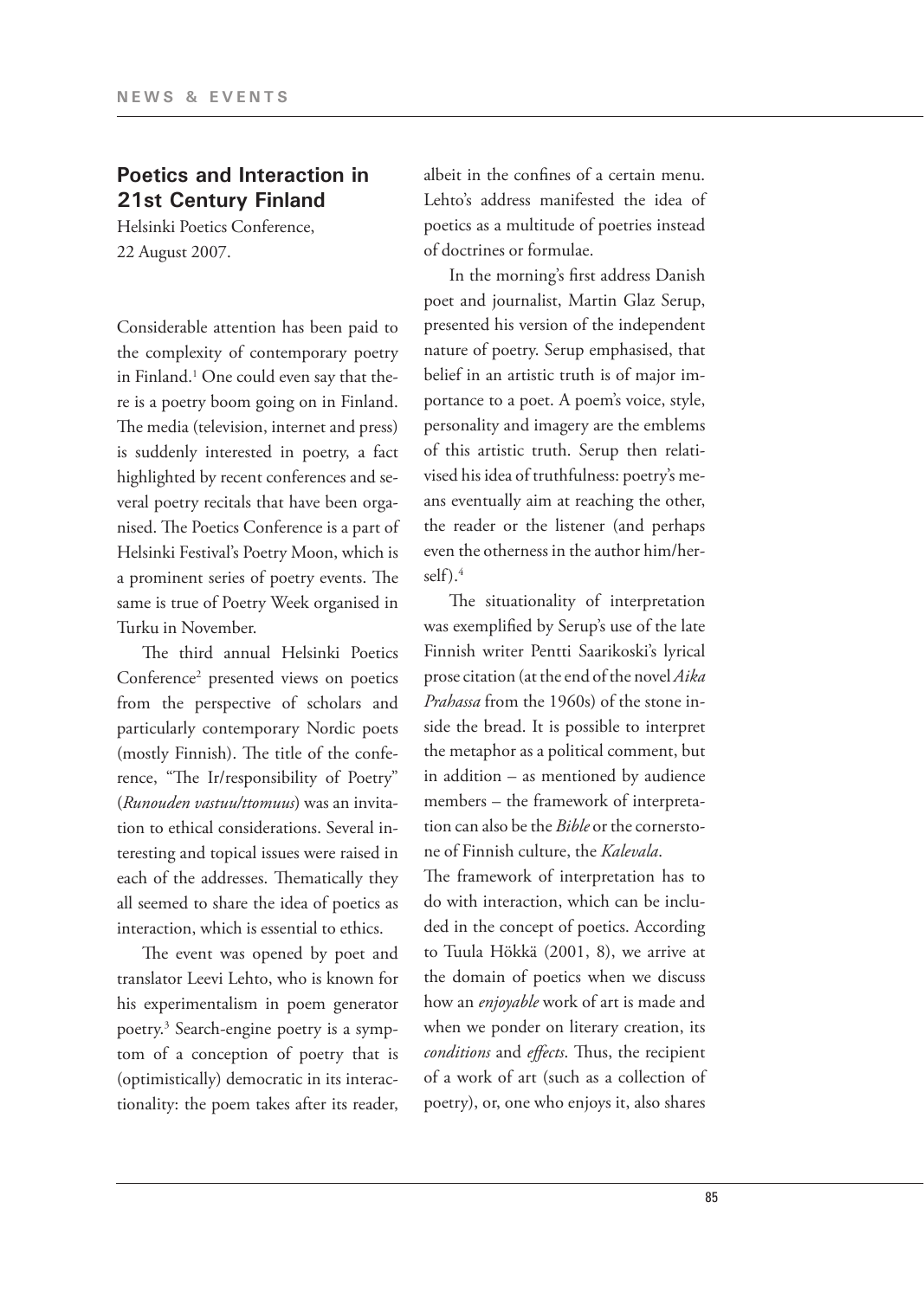in poetics. In addition, such an interactional relationship between poems and their recipients is always conditional. Interaction takes place in a confined situation. In other words, the context of interpretation as temporal, local, situational and communal is evident.

### **The Contexts of Interaction**

Poet and scholar Pauliina Haasjoki questioned in her address whether poets are responsible for the effect of their poems on the reader. Ultimately her answer to the question seemed to be no, they are not. A poem can, in a sense, cause violence, or violate the reader if the dominant context of interpretation is amiable to violence or if the societal-cultural circumstance supports that kind of behaviour. Interpretations thus have their interactional consequences, and here the reader has a responsibility for the choices s/he makes. There is always more than one interpretation, but their interconnections are worth consideration. As Haasjoki emphasised, a poem always contains contradiction and inscrutability, and hence specifying a direct effect and meaning is impossible.

Haasjoki, who has published three collections of poetry, has also recently published an essay on poetics from the perspective of reading and writing (2007).5 Similarly, poet Panu Tuomi's collection of essays attests to the interactional conception of poetics (2006).6 In his address, Tuomi was on a similar track as Haasjoki. Responsibility and

freedom are inextricably linked, as they should be, stated Tuomi, the author of six collections of poetry. He does not believe in a direct causal relation either. It then follows according to Tuomi that language is poetry's area of responsibility, and it is this responsibility for language that generates the communality of poetry and the reader's creative role. Poetry is then material and concrete interaction between texts and readers.

The ethical can broadly be understood as dialogism, as the orientation of a text towards an audience (see e.g., Pearce 2004, 20). This refers to interaction between different factors, which in turn means that the question of ethics in poetics covers poems, readers, authors, situations and time alike. At the moment, Finnish contemporary poetry aims at a more concrete and active approach to people than before. Concrete conditions –like cultural and financial atmosphere – also have their active part in creating, reading and hearing poetry.

In an impressive and indirect manner, that is to say in a manner specific to poetry, Panu Tuomi spoke about being interested in "futile issues like poetry". This can be regarded as a remark that is itself responsible: futility can be counteractive to a social order which uses the rapid accumulation of wealth and continuous increase in consumption as markers of success. For Tuomi, a poetics of form is one of poetry's crucial means. Such means for him are euphony (melody and sound), i.e., the expansion of meaning by virtue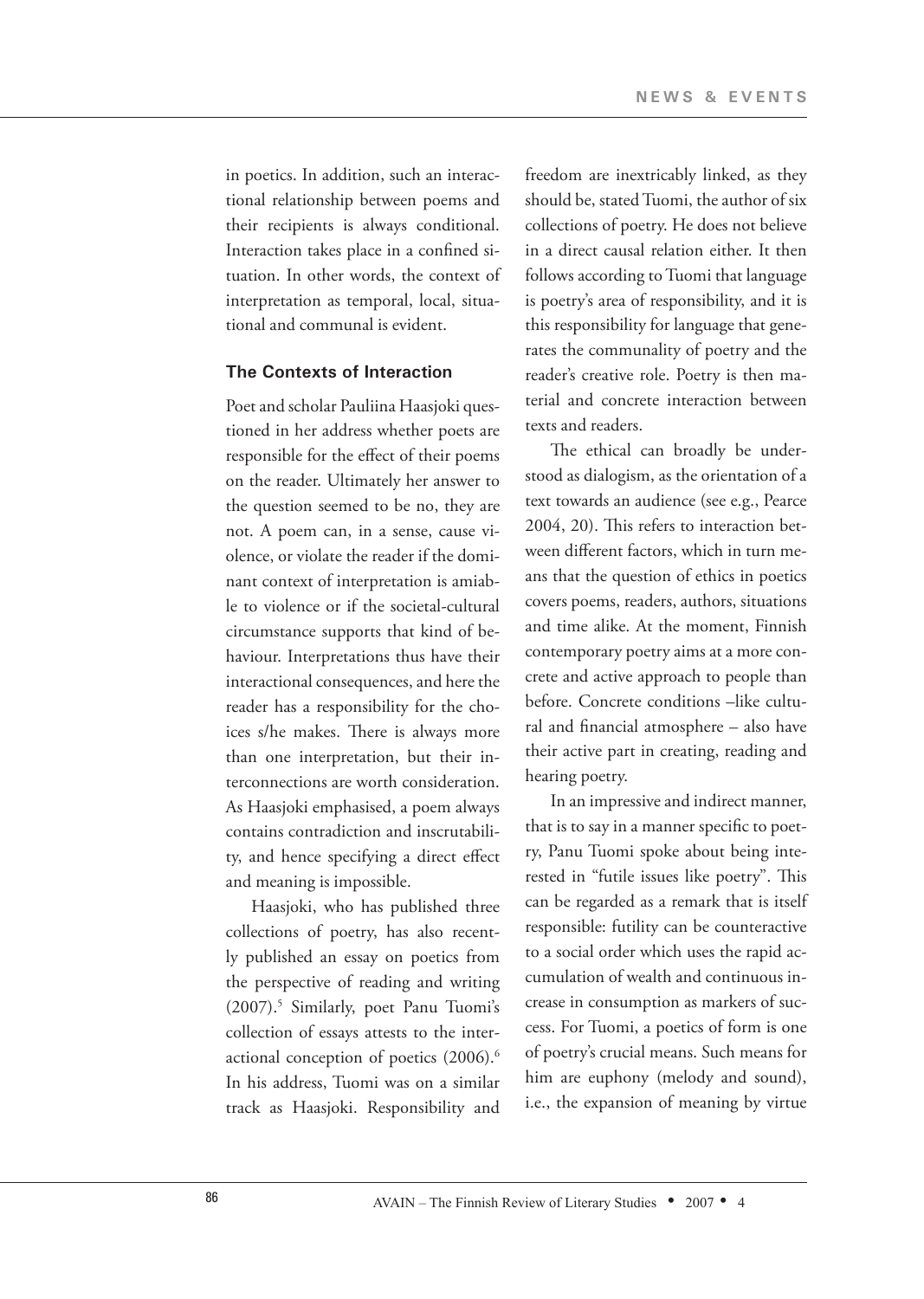of the materiality of language, and also references to numerology and the Middle Ages.

#### **Turning toward and away from**

The afternoon's shorter addresses served to both expand and support the views presented in the morning. Poetics scholar Karoliina Lummaa questioned whether poetry is responsible to nature or for it. Responsibility is often connected to communication and humanity, but what about the nonhuman, nature and animals? A poem should, for its part, according to Lummaa, take responsibility for nature. We ought to formulate sites for nature in language. Precisely the language of poetry would enable the non-objectification of nature, the delineation of its diversity, the re-creation of the subject-object relation and a humble awareness of the fact that a human perspective cannot know, understand or perceive everything, as Lummaa stated. A reader is a part of this process that could be seen as actual ethics, when the aforementioned critical aspects become activated by a way of reading. In this way, the "futility" of poetry can show its true critical force, that is to say its usefulness in a global frame, too.

The afternoon's second commentator, poet Kimmo Kallio stated that poetry should above all be responsible for its own renewal. As an example, Kallio used Pekka Tarkka's way of reading Paavo Haavikko, which was paradoxical as Haavikko is not so "new" anymore, since he debuted in the beginning of the 1950s.

Recently-debuted poet Miia Toivio's comment from the audience pointed out that "newness" was, above all, the intrinsic value of the Modernist era (in Finnish poetry it occurred in the 50s), and it can easily become a categorical and exclusive imperative. Another comment from the audience, this time from an anthropological perspective, emphasised that even a ritualistic symbol is different in each given time and situation. "The New" is thus a contextual conception.

Poetry scholar Katja Seutu's address suggested that a scholar of poetry, too, is responsible for forming poetics. What poets look for in poems, and why, is an important, but often neglected question according to her. Poetry has its relations to everyday life and the poetically political – that is, ethical questions – but this has not received enough attention. In particular, Seutu has found herself faced with fundamental questions when it comes to the role poem. What does it mean to take a role? What is the relationship to real life, when the poem's speaker is a historical person? In Seutu's opinion, there is a shortage of tools for this kind of examination as well as a lack of discussion between scholars.

Finding answers to Seutu's questions would enable us to see the interactionality of poetics at large, in its sense of turning toward and away from. This is also how we approach the very core of poetics, questions of what poetry means. The question is also of the unresolved and complex relationship between poetry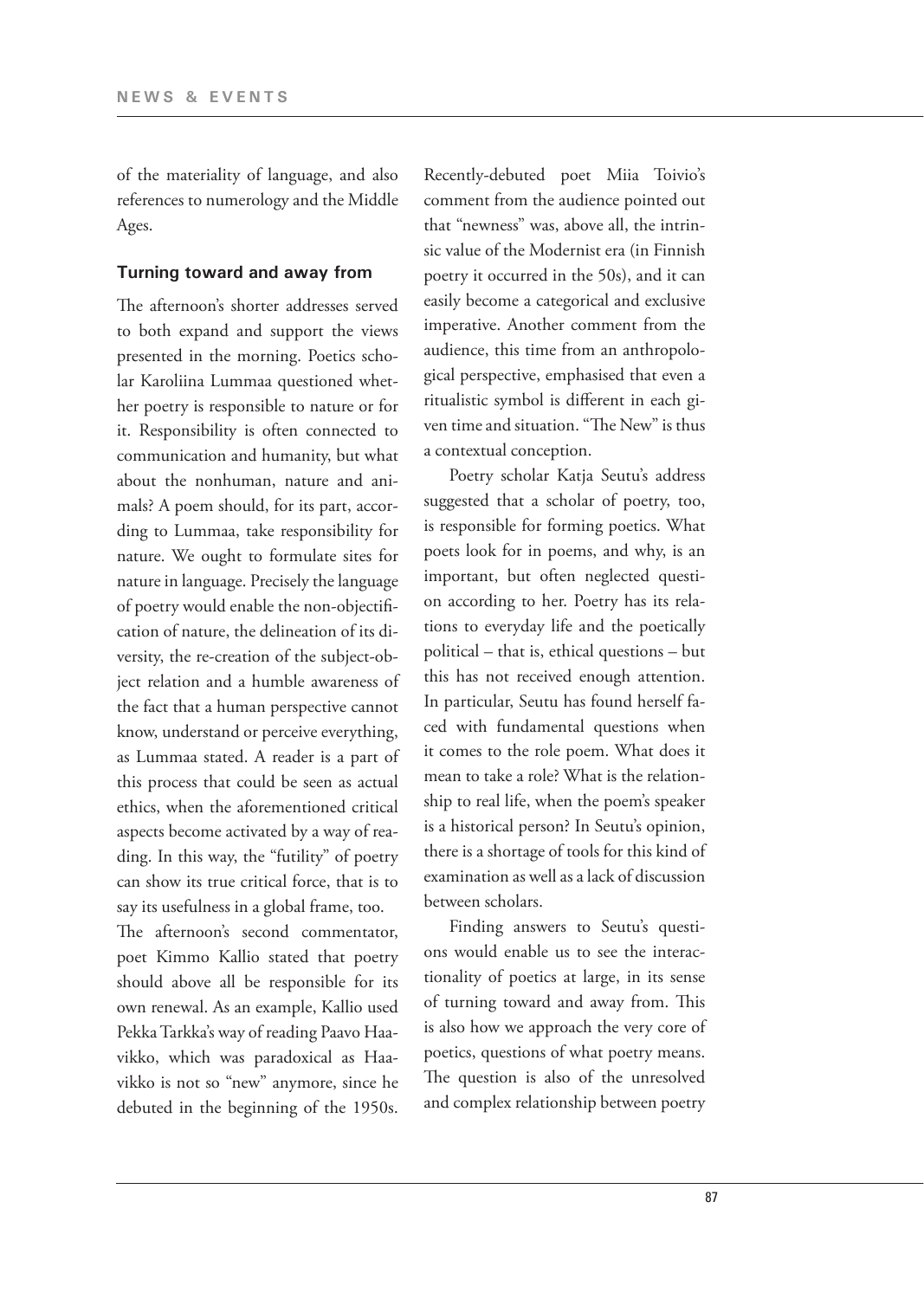and reality, which has to be renegotiated continuously with regard to each work of poetry, each poet's oeuvre, and each era.

One of the final commentators in the afternoon, blogger Esa Mäkijärvi provoked the audience with his ambiguous statements. According to him, lyrical poetry ought to be brought to the new millennium with a bang, with poet Risto Ahti's debut novel from forty years ago in the lead! Multiartist Räsänen-Rogers presented a text that emphasised, among other things, the importance of a woman's identity. A more fictional tone served to highlight the significant difference in texts: a factual text is received and interpreted differently than its fictional sister. Translator and Classicist Sampo Vesterinen's stream-of-consciousness culminated in guilt: many issues have been distorted, and we the people are responsible.

To end the day, Jukka Mallinen, PEN activist and critic, cited views by contemporary poets in St. Petersburg, according to whom it is still necessary to resist everything poetical, that is to say automatisation. Such responsible resistance can cut into structures and work as a critical counterforce (and as a way of perhaps repairing some misinterpretations).

#### **Toward an Ethical Study of Poetry**

Poetics could be defined according to the conference speakers as a simultaneous, multi-dimensional movement. Thus, it means an interactive process that demands several active subjects that are poets, poems, readers, critics and scholars, and the world. The most often heard plea, argument or wish in the conference had to do with the importance of interaction and participation: a poem does not exist separately from the world. On the contrary, a poem's very contact zone could be empowering and truly ethical. It is interesting to note, that the significance of rhythm was brought up by many, implicitly or explicitly.

This trend can also be seen in contemporary Finnish poetry. In terms of scholarship, rhythm has been in the periphery, but it could serve to highlight the many affective effects of poetry. Previously, rhythm has been characterised as poetry's impressive, enchanting and magical force, and it is often in a deliciously ambivalent way connected to femininity or poetry written by women. Rhythm is somehow connected to the material side of language, and yet it is, too, somehow hard to define by strict conceptions.

The study of poetry, as a part of poetics in the way it was defined above, does not have to be prescriptive, but rather something founded on the idea of interaction. A work of poetry under analysis is thus not just the "object", but rather an active part of the research process which affects what is being studied and how. In addition, a group or a community involved in formulating poetics needs to be accounted for as an influential frame (Bal 2000, 481–485). Diversity and plurality enable the previously inconceivable interpretation to be written and articulated orally in an ethical sense. That is why